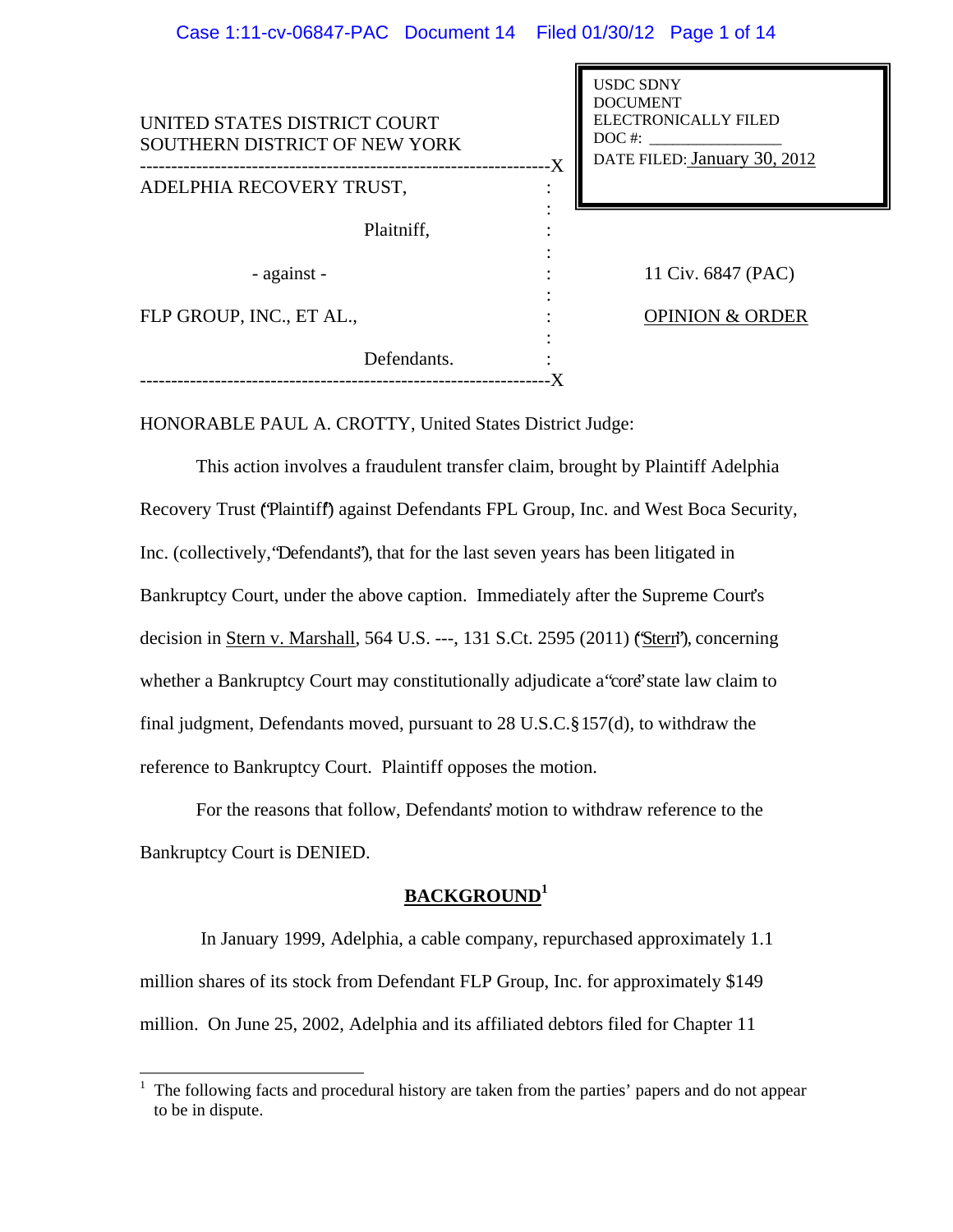#### Case 1:11-cv-06847-PAC Document 14 Filed 01/30/12 Page 2 of 14

bankruptcy. On June 24, 2004, Adelphia filed the instant action against Defendants for constructive fraudulent conveyance, in violation of Sections 544(b) and 550 of the Bankruptcy Code. Plaintiff alleged that in the January 1999 transaction, Adelphia did not receive the reasonably equivalent value to the \$149 million it paid to FPL Group.

On January 3, 2007, the Bankruptcy Court confirmed Adelphia's plan of reorganization and, as a result, transferred title of the current action to Plaintiff, and vested the Bankruptcy Court with exclusive jurisdiction over this action. In December 2007, Plaintiff moved to withdraw the reference to Bankruptcy Court in this and another Adelphia action, in order to consolidate all litigation proceedings before one district court. Defendants opposed the motion. District Court Judge McKenna denied Plaintiff's motion to withdraw the reference in this particular action. See No. 07 Civ. 11152.

This matter proceeded in Bankruptcy Court and trial on Plaintiff's fraudulent transfer claims was scheduled for September 16, 2011. In January 2011, Defendants' new counsel move to amend Defendants' answer and assert an additional affirmative defense. On July 13, 2011, the Bankruptcy Court denied Defendants' motion. On August 17, 2011, Defendants notified the Bankruptcy Court that they wished to file a motion to withdraw the reference to Bankruptcy Court in light of Stern. On September 7, 2011, the Bankruptcy Court authorized Defendants to make their motion. In doing so, the Bankruptcy Court expressed no view on whether it has constitutional authority to adjudicate a fraudulent transfer action to a final judgment.

### **LEGAL STANDARD**

District courts have original jurisdiction over bankruptcy cases and all civil proceedings 'arising under' or 'related to' cases under title 11. 28 U.S.C. § 1334. Under 28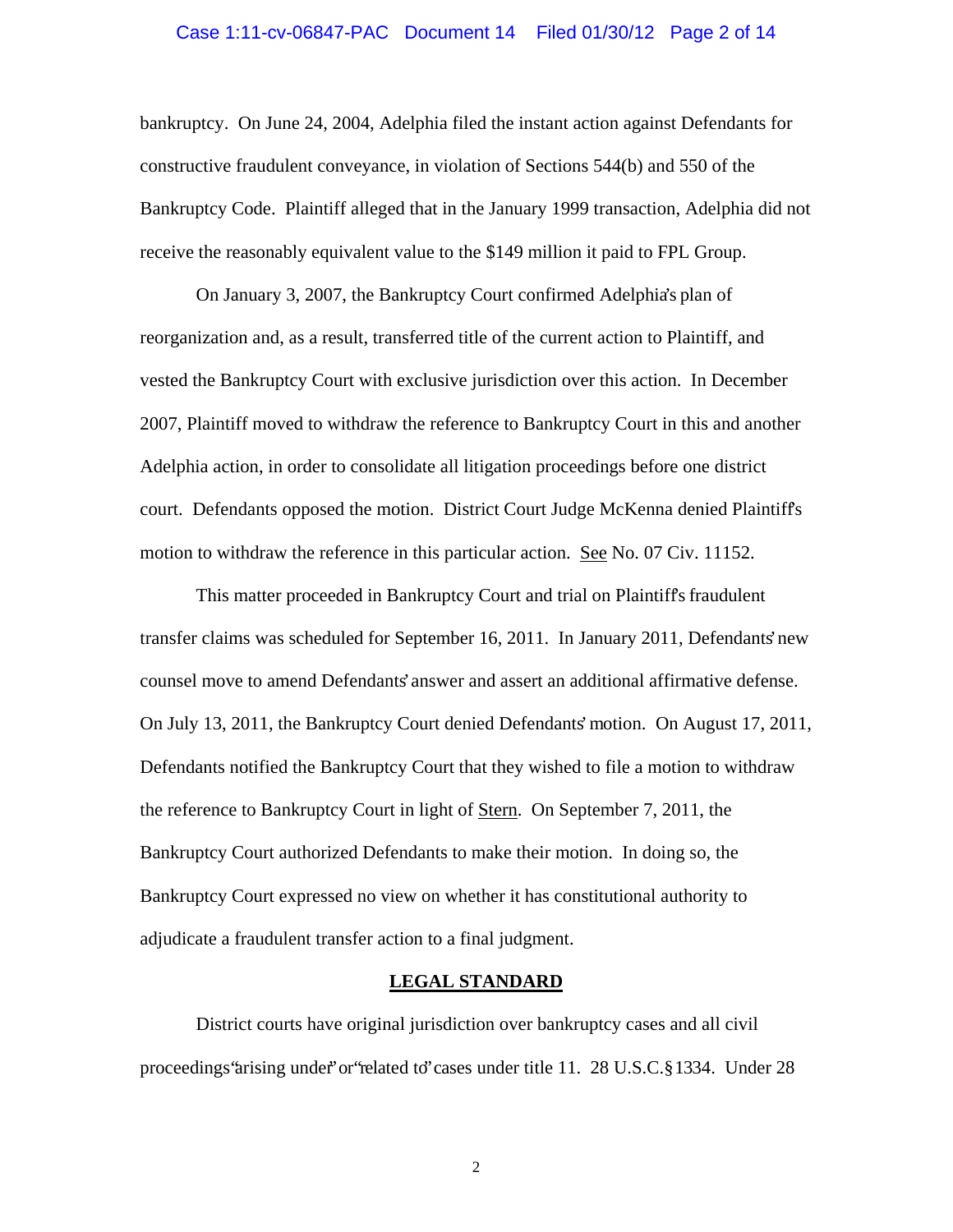#### Case 1:11-cv-06847-PAC Document 14 Filed 01/30/12 Page 3 of 14

U.S.C. § 157(a), a district court may refer actions within its bankruptcy jurisdiction to bankruptcy judges of the district. The Southern District of New York has a standing order that provides for automatic reference. See Standing Order M–61 Referring to Bankruptcy Judges for the Southern District of New York Any and All Proceedings Under Title 11, dated July 10, 1984 (Ward, Acting C.J.).

Under 28 U.S.C. § 157(b)(1), bankruptcy judges may hear and enter final judgments in "all core proceedings arising under title 11, or arising in a case under title 11," subject to deferential review by a district court. "Where a bankruptcy court acts in a noncore proceeding, a final order may be issued only in one of two ways: by the district court after de novo review of the bankruptcy court's proposed factual findings and legal conclusions,  $\S 157(c)(1)$ ; or by the bankruptcy court with the consent of the parties,  $\S$ 157(c)(2)." Cent. Vermont Pub. Serv. Corp. v. Herber, 341 F.3d 186, 190 (2d Cir. 2003). Congress provided a non-exclusive enumeration of "core matters" under 28 U.S.C. § 157(b)(2); a fraudulent transfer claim was designated a "core" proceeding under 28 U.S.C. §  $157(b)(2)(H)$ .

In Stern v. Marshall, the Supreme Court held that Congress's delineation of core matters in section  $1572(b)(2)$  overstepped constitutional boundaries in at least one respect, and thus established that identifying a claim as 'core' or 'non-core' under the bankruptcy law does not necessarily determine whether a bankruptcy court is constitutionally empowered to finally adjudicate the matter." Dev. Specialists, Inc. v. Akin Gump Strauss Hauer & Feld LLP, No 11 Civ. 5994(CM), 2011 WL 5244463, at \*4 (S.D.N.Y. Nov. 2, 2011). In Stern, the Supreme Court held that Congress improperly vested judicial power in a non-Article III tribunal when it allowed bankruptcy courts "to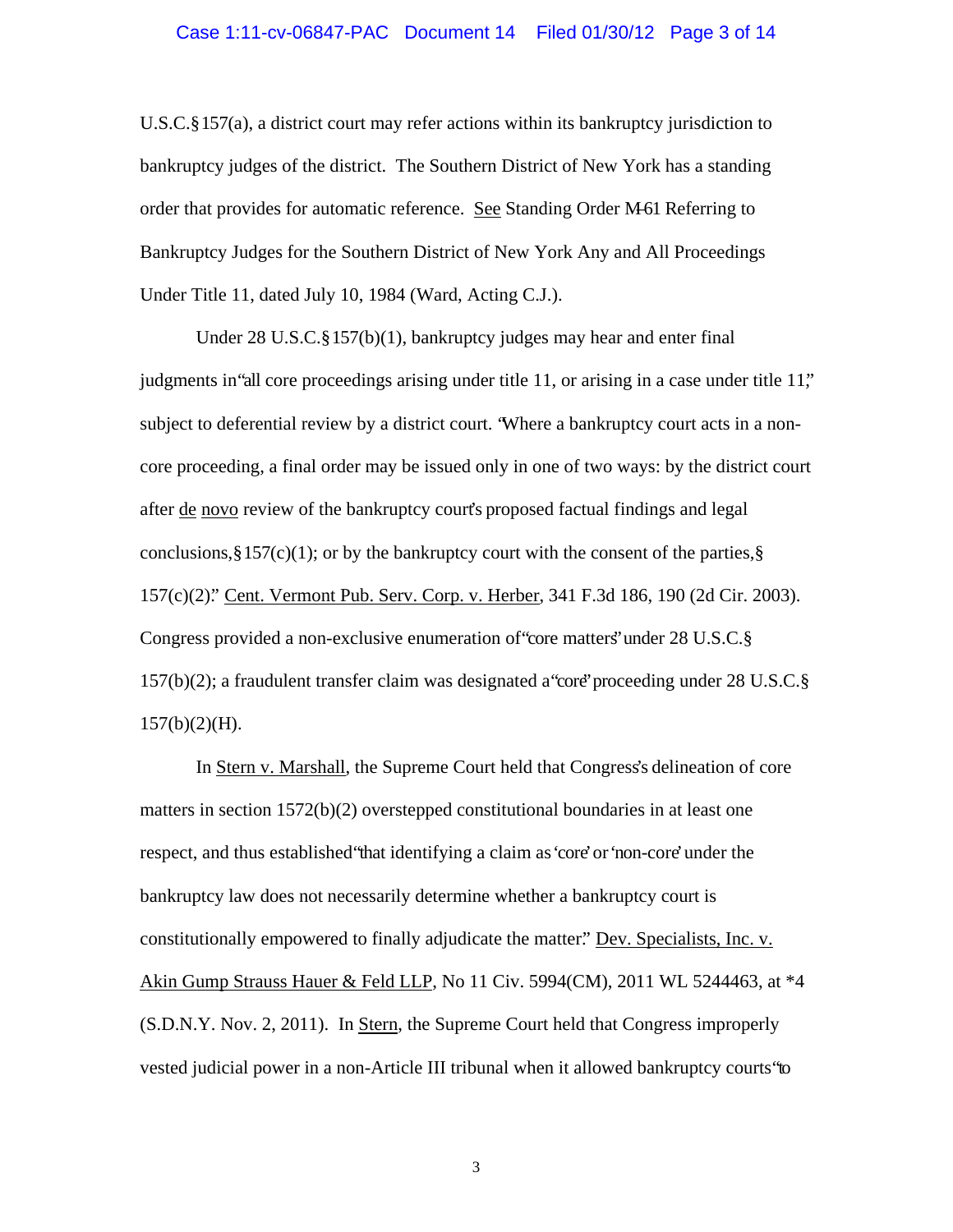#### Case 1:11-cv-06847-PAC Document 14 Filed 01/30/12 Page 4 of 14

enter a final judgment on a state law counterclaim" for tortious interference with contract, pursuant to  $\S 157(b)(2)(C)$ , that was brought by the estate and not resolved in the process of ruling on a creditor's proof of claim." 131 S.Ct. at 2620. The Court held that the bankruptcy court did not have the constitutional authority to issue a final judgment on the counterclaim because the debtor had "failed to demonstrate that her counterclaim falls within one of the 'limited circumstances' covered by the public rights exception," despite the fact that such a claim is characterized by the Bankruptcy Code as a "core" claim. Id. at 2604, 2618 (quoting N. Pipeline Constr. Co. v. Marathon Pipe Line Co., 458 U.S. 50, 61 n. 12 (1982)). The Supreme Court noted that its decision was a narrow one, and involved "one isolated respect" of the Bankruptcy Act, and did not "meaningfully change[ ] the division of labor" between bankruptcy courts and district courts. Stern,131 S.Ct. at 2620.

Recognizing that the Court in Stern stated its holding was "narrow," courts have limited Stern's holding to only those "core" claims that involve the "unique set of facts" found in Stern, "including that (1) the counterclaim would not be resolved by adjudication of the creditor's proof of claim; (2) the counterclaim was 'not completely dependent upon adjudication of a claim created by federal law'; and (3) the creditor 'did not truly consent' to resolution in bankruptcy court." In re Extended Stay, Inc., No. 11 Civ. 5394(SAS), 2011 WL 5532258, at \*5 (S.D.N.Y. Nov. 10, 2011); Dev. Specialists, Inc. v. Akin Gump, 2011 WL 5244463, at \*9-10, 12-13; In re Salander O'Reilly Galleries, 453 B.R. 106, 115- 116 (Bkrtcy. S.D.N.Y. 2011) ("Stern is replete with language emphasizing that the ruling should be limited to the unique circumstances of that case, and the ruling does not remove from the bankruptcy court its jurisdiction over matters directly related to the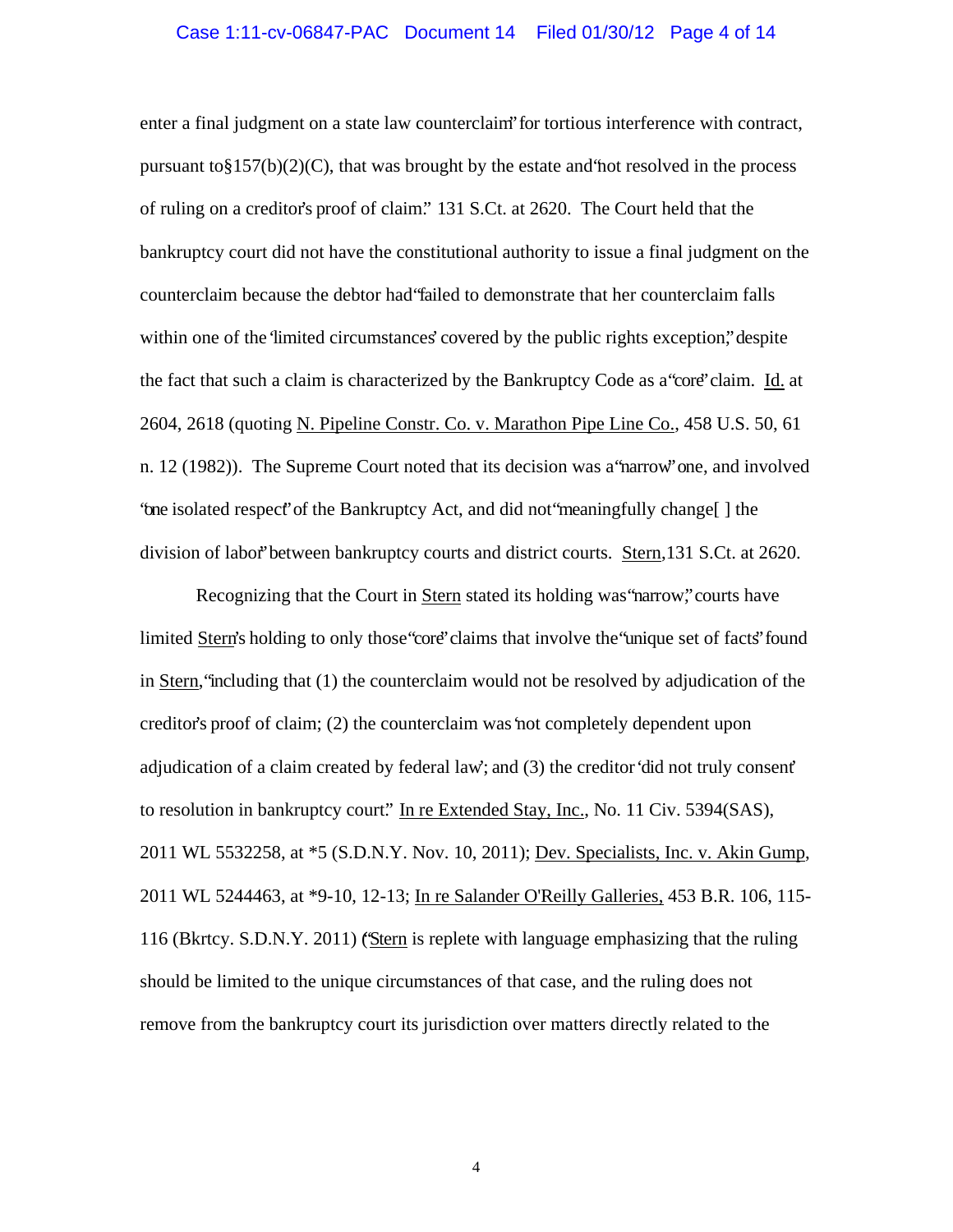### Case 1:11-cv-06847-PAC Document 14 Filed 01/30/12 Page 5 of 14

estate that can be finally decided in connection with restructuring debtor and creditor relations.").

Under 28 U.S.C. § 157(d) a "district court may withdraw  $\ldots$  any case or proceeding referred [to a bankruptcy court] on its own motion or on a timely motion of any party, for cause shown." Before Stern, a district court, in evaluating whether "cause" is shown, considered the "Orion factors": "whether the claim or proceeding is core or non-core, whether it is legal or equitable, and considerations of efficiency, prevention of forum shopping, and uniformity in the administration of bankruptcy law." In re Orion Pictures Corp., 4 F.3d 1095, 1101 (2d Cir.1993). After Stern, a court's consideration of a motion to withdraw reference to bankruptcy court should in addition to the Orion factors–include consideration of: whether the claims at issue involve a public or private right; whether the claims will be resolved in ruling on a creditor's proof of claim, if any; and whether the parties consent to final adjudication by a non-Article III tribunal. See In re Extended Stay, Inc., 2011 WL 5532258, at \*8; Dev. Specialists, Inc. v. Akin Gump, 2011 WL 5244463, at \*7.

### **ANALYSIS**

 Defendants argue that cause exists for permissive withdrawal because: (1) Stern established that the Bankruptcy Court does not have constitutional power to adjudicate a fraudulent transfer claim to final judgment; (2) the Bankruptcy Court lacks subject matter jurisdiction to adjudicate these claims to final judgment or to issue proposed findings of fact and conclusions of law; and (3) the Orion factors, and specifically, considerations of judicial inefficiency, unnecessary cost and delay favor withdrawal.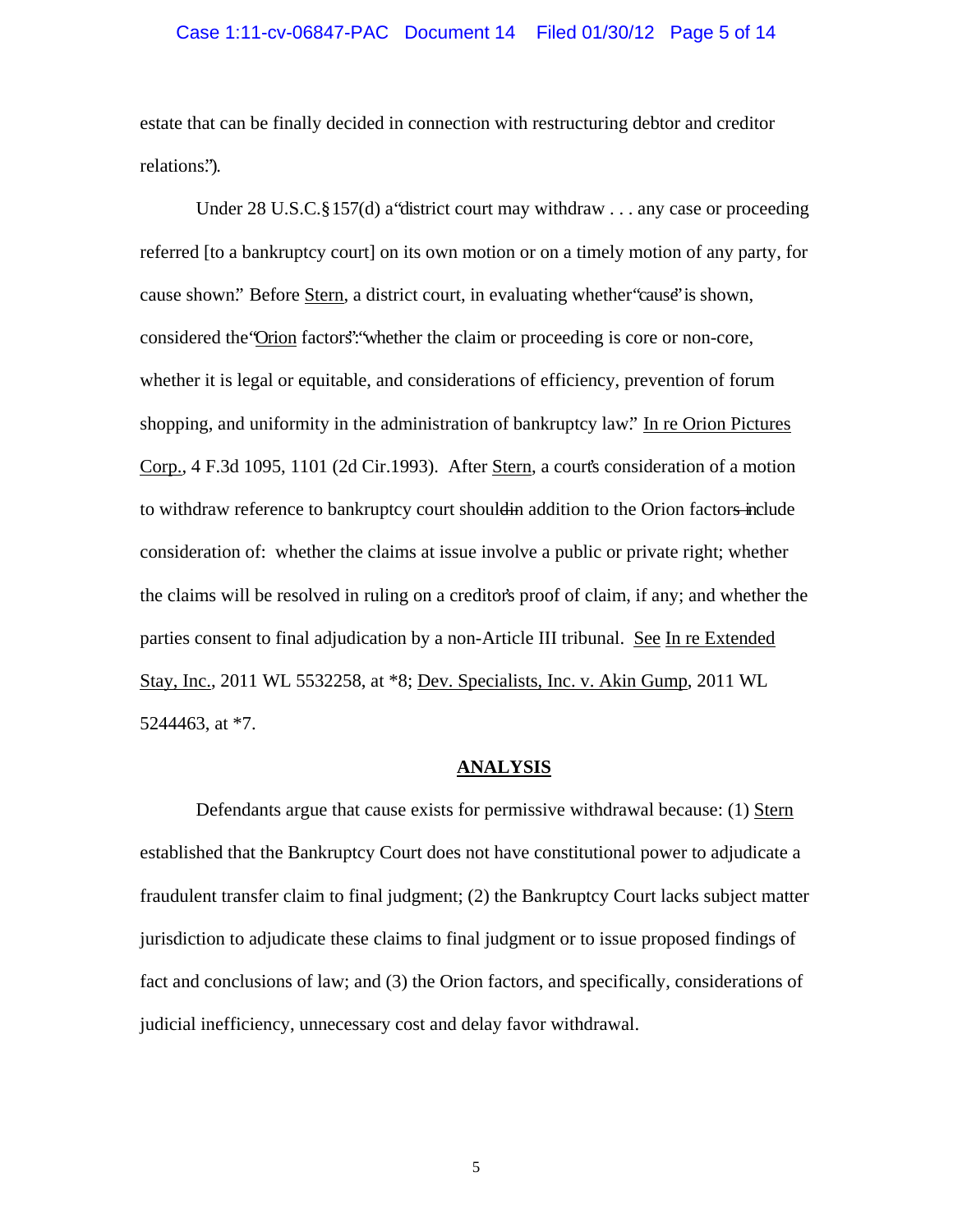#### **I. Bankruptcy Court's Ability To Enter A Final Judgment In This Action**

To determine whether a bankruptcy court can adjudicate a "core" claim to final judgment, a court, under the logic employed in Stern, should consider: whether the claims involve a public or private right; whether the claims will be resolved in ruling on a creditor's proof of claim; and whether the parties consent to final adjudication by a non-Article III tribunal.

### *A. A Fraudulent Transfer Claim Involves A Private Right*

In Granfinanciera S.A. v. Nordberg, 492 U.S. 33, 55-56 (1989) the Supreme Court held that "a bankruptcy trustee's right to recover a fraudulent conveyance under 11 U.S.C. § 548(a)(2) seems to us more accurately characterized as a private right than a public right as we have used those terms in our Article III decisions." The Court reasoned that fraudulent conveyance suits were "quintessentially suits at common law that more nearly resemble state law contract claims brought by a bankrupt corporation to augment the bankruptcy estate than they do credits' hierarchically ordered claims to a pro rata share of the bankruptcy res." Id. Granfinanciera, however, "was explicit in limiting its holding to the Seventh Amendment issue presented anoncreditor's insistence that it had a right to a jury trial—"it left open the issues decided by Stern: We do not decide today whether  $\dots$  the Seventh Amendment or Article III allows jury trials in [fraudulent conveyance, private right] actions to be held before non-Article III bankruptcy judges subject to the oversight provided by the district courts . . . ." Dev. Specialists, Inc. v. Akin Gump, 2011 WL 5244463, at \*9 (quoting Granfinanciera, 492 U.S. at 64).

In Stern, the Court relied on and recounted the Court's prior holding in Granfinanciera that a bankruptcy trustee's right to recover a fraudulent conveyance is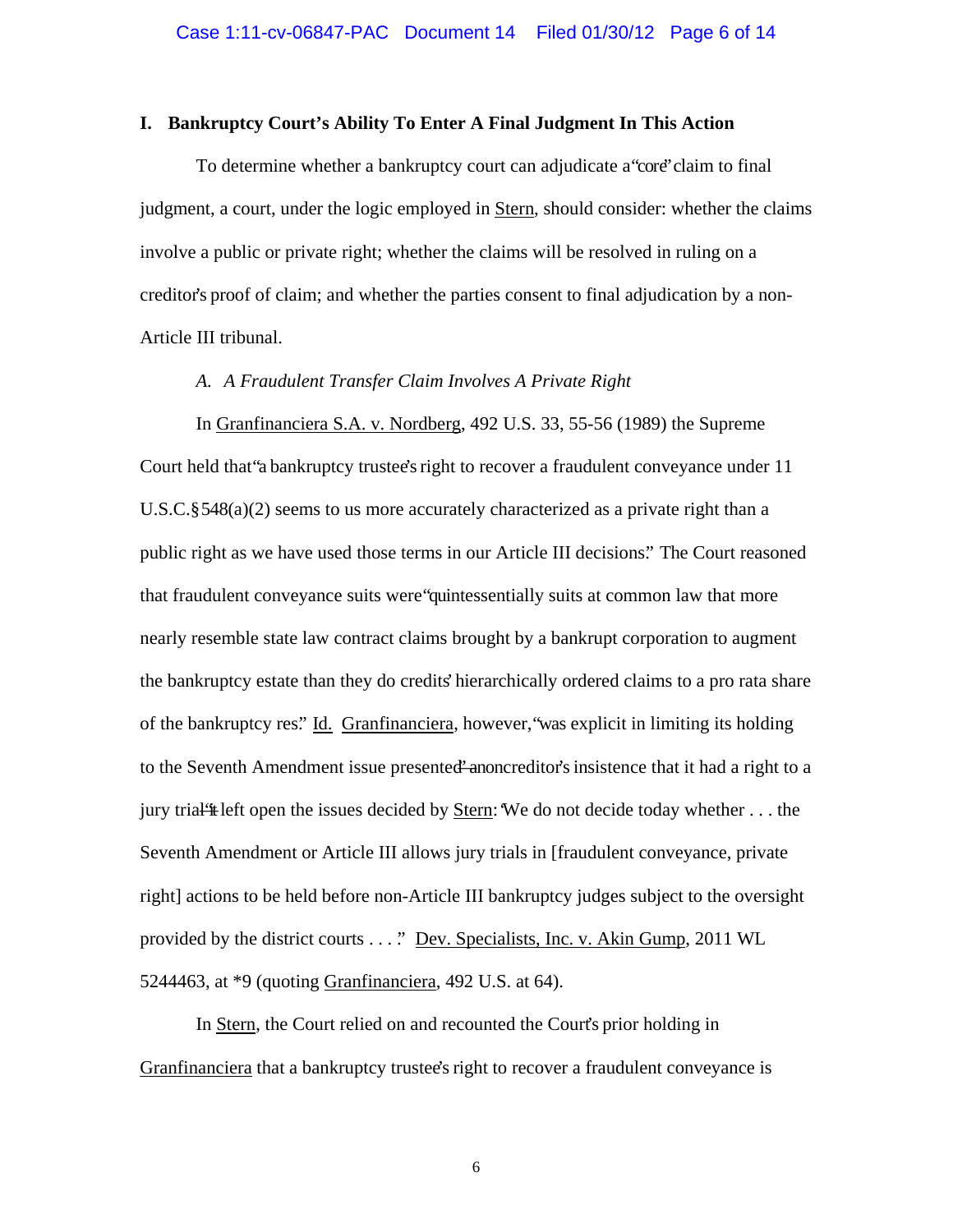#### Case 1:11-cv-06847-PAC Document 14 Filed 01/30/12 Page 7 of 14

"more accurately characterized as a private right than a public right." Id. at 2614 (quoting Granfinanciera, 492 U.S. at 55-56). The Court stated that the tortious interference "counterclaim—like the fraudulent conveyance claim at issue in Granfinanciera—does not fall within any of the varied formulations of the public rights exception in this Court's cases." Id. at 2614 The Court went on to state that "Congress could not constitutionally assign resolution of the fraudulent conveyance action to a non-Article III court . . . ." Id. at 2614  $&$  n.7 (citing Granfinanciera, 492 U.S. at 56  $&$  n.11).

These Supreme Court precedents demonstrate that a fraudulent transfer claim involves a private right. See Dev. Specialists, Inc. v. Akin Gump, 2011 WL 5244463, at \*9 (Stern held that "a fraudulent conveyance action implicating private rights must be finally determined in an Article III forum'); Dev. Specialists, Inc. v. Orrick, Herrington  $\&$ Sutcliffe, LLP, No. 11 civ. 6337(CM), 2011 WL 6780600, at \*3 (S.D.N.Y. Dec. 23, 2011) (same); In re Heller Ehrman LLP, No. C 11-04848 CRB, 2011 WL 6179149, at \*5 (N.D.Cal. Dec. 13, 2011) ("By likening the claim in question explicitly to the fraudulent conveyance claims in Granfinanciera, this Court believes that Stern clearly implied that the bankruptcy court lacks constitutional authority to enter final judgment on the fraudulent conveyance claims presented here.")

## *B. The Fraudulent Transfer Claims Will Not Necessarily Be Decided In Ruling On A Proof of Claim*

In In re Extended Stay, Inc. a court denied a post-Stern motion for mandatory or permissive withdrawal in part because many of the fraudulent transfer claims at issue were "asserted against creditors who filed proofs of claim in the Debtor's bankruptcy" and thus "would likely be 'resolved in the process of ruling on [their] proof[s] of claims." 2011 WL 5532258, at  $*6 \& n. 70$  (quoting Stern, 131 S.Ct. at 2620). The fact that one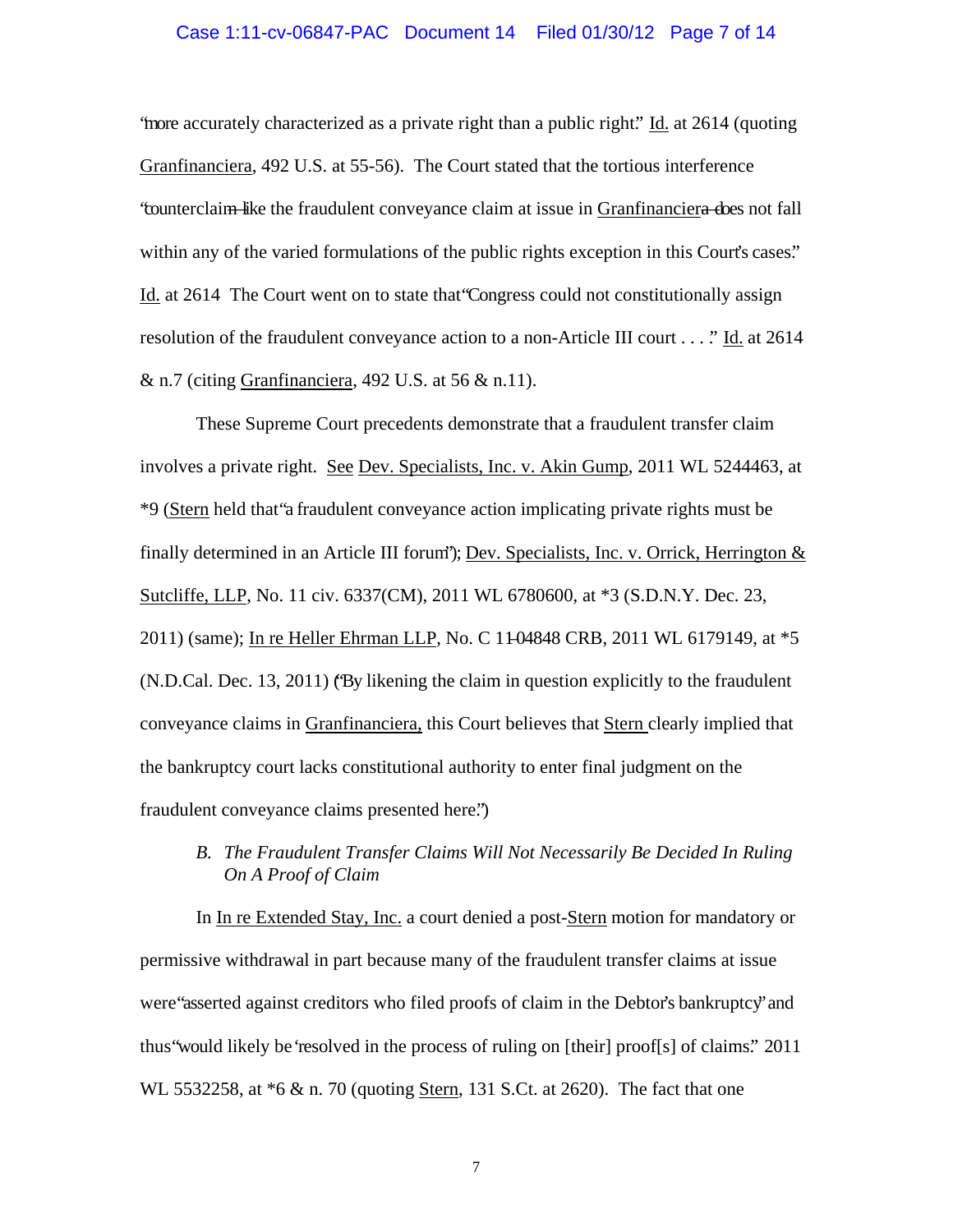#### Case 1:11-cv-06847-PAC Document 14 Filed 01/30/12 Page 8 of 14

defendant filed a proof of claim, however, does not necessarily mean that all fraudulent transfer claims will be resolved in ruling on the one proof of claim. See Dev. Specialists, Inc. v. Akin Gump, 2011 WL 5244463, at \*9 (granting motion to withdraw reference despite fact that one of ten defendants filed a proof of claim because ruling on that proof of claim would not resolve all the fraudulent transfer claims at issue).

In this case, in January 2004, Defendant West Boca Security and an indirect subsidiary of FPL Group filed proofs of claims against Adelphia. On June 3, 2004, Defendant West Boca Security and the indirect subsidiary of FPL Group sold, transferred and assigned their interest in these claims to a third party, and have not since been a creditor of Adelphia. (See Def. Br. 2 n.2.) On June 24, 2004, Adelphia filed the instant action. The parties have not apprised the Court as to: whether the third party proof of claim has been resolved; if not, in what court the claim is being litigated; and whether the fraudulent transfer claims in this action would be resolved in ruling on the third party proof of claim. In light of the Court's lack of information about the third party proof of claim, which originated with Defendants, the Court cannot conclude that Plaintiff's fraudulent transfer claims will "necessarily [be] resolv[ed] by ruling on a [third party] creditor's proof of claim in bankruptcy." Stern, 131 S.Ct. at 2611.

### *C. Defendants Have Not Knowingly Consented*

Stern suggests that a party's consent can provide a sufficient basis for final adjudication by an Article I court. See Stern, 131 S.Ct. at 2614; Dev. Specialists, Inc. v. Akin Gump, 2011 WL 5244463, at \*10-11. Congress contemplated a party's consent would provide a sufficient basis to allow a Bankruptcy Court to issue a final judgment where it could not otherwise do so. See 28 U.S.C.  $\S 157(c)(2)$  (allowing a bankruptcy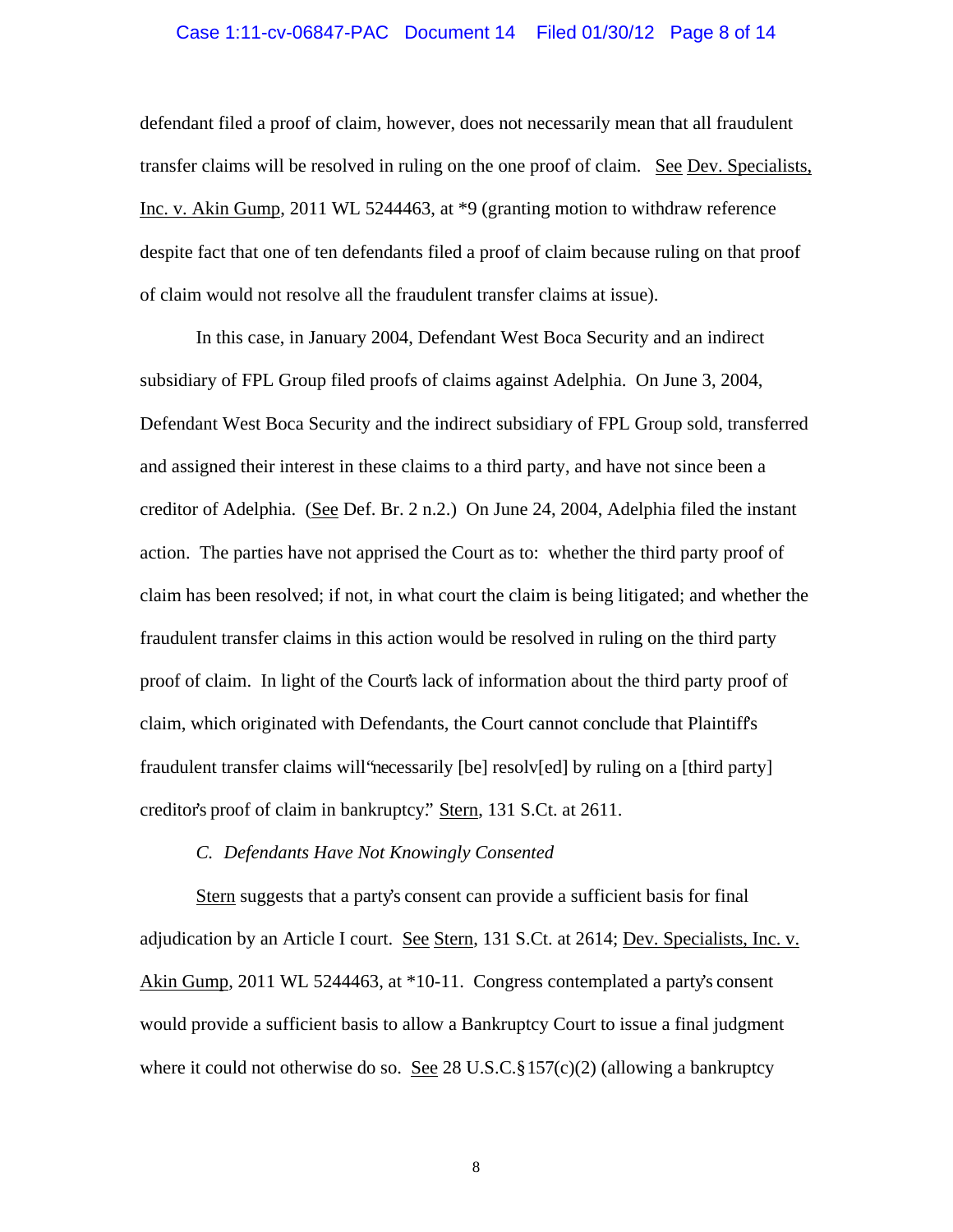#### Case 1:11-cv-06847-PAC Document 14 Filed 01/30/12 Page 9 of 14

court to issue final orders in non-core proceedings with the consent of the parties). Consent, however, should "only be found where it is fully knowing." Dev. Specialists, Inc. v. Akin Gump, 2011 WL 5244463, at \*12.

Plaintiffs argue that Defendants consented to the Bankruptcy Court's final adjudication of the instant claims in 2007 by successfully opposing Plaintiff's motion to withdraw reference to the Bankruptcy Court. (Pl. Opp.  $12.^{2}$  Defendants sought to remain in Bankruptcy Court in 2007 because, inter alia, the claim was "core." There is no indication that Defendants, in conceding that the claim was "core," expressly consented to final adjudication by a bankruptcy judge. While this may have been implied at that time, "Stern provided [defendants] with a legal basis to contest the Bankruptcy Court's adjudicative power that they did not have before." Dev. Specialists, Inc. v. Akin Gump, 2011 WL 5244463, at \*12.

Accordingly, the Court will not read Defendants pre-Stern conduct as an implied consent to final adjudication by the Bankruptcy Court because any such consent was not knowingly made. See id. (holding that defendants "should not be found to have [impliedly] consented to final adjudication in the Bankruptcy Court" based on their pre-Stern conduct); see generally Stern, 131 S.Ct. at 2607-08, 2614 (finding that defendant's consent to the bankruptcy court's final adjudication of its proof of claim did not mean defendant consented to the bankruptcy court's final adjudication of plaintiff's state law counterclaim). Post-Stern, Defendants have explicitly indicated that they do not consent to final adjudication by the Bankruptcy Court. (See Def. Reply. Br. 6.)

 $\overline{\phantom{a}}$ 

<sup>&</sup>lt;sup>2</sup> Plaintiff also argue that Defendants stated that they "actually wanted to litigate it here [i.e. in Bankruptcy Court]." (Pl. Opp. 12.) This statement was made by Defendants' new counsel in arguing for withdrawal in light of Stern. (Zimmer Decl. Ex. F 6:16.) The Court assumes that defense counsel's statement is true, but does not find that it sheds light on whether Defendants knowingly consented in 2007 to a final adjudication by a Bankruptcy Court.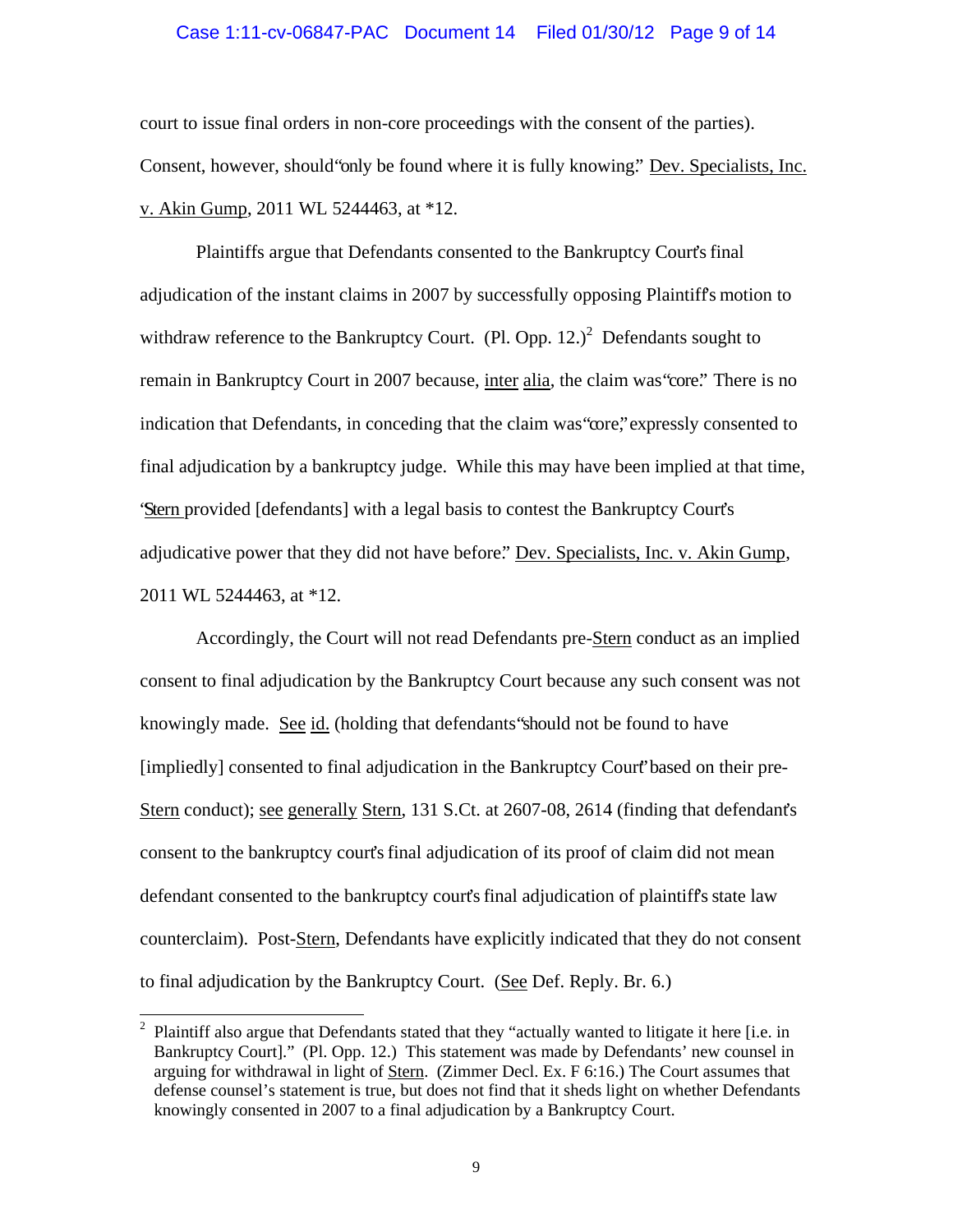## *D. Bankruptcy Court's Inability To Render A Final Judgment In This Matter*

The fraudulent transfer claims involve a private right; the adjudication of this claim will not necessarily be decided in ruling on a third party proof of claim; and Defendants have not consented to final adjudication by the Bankruptcy Court. In light of those findings, the fraudulent transfer action here is beyond the Bankruptcy Court's final adjudicatory power. See Dev. Specialists, Inc. v. Orrick, 2011 WL 6780600, at \*3; In re Heller Ehrman LLP, 2011 WL 6179149, at \*5.

## **II. A Bankruptcy Court's Ability To Enter Proposed Findings Of Fact And Conclusions Of Law**

Having determined that the Bankruptcy Court lacks the constitutional power to issue a final judgment in this proceeding, the Court considers whether the Bankruptcy Court has "statutory or other authority to submit proposed findings of fact and conclusions of law to [this] [C]ourt under the Judicial Code, Fed. R. Bankr.P. 9033 or the Standing Order of Reference[.]" In re Refco Inc., No. 05–60006, 2011 WL 5974532, at \*2 (Bkrtcy.S.D.N.Y. Nov. 30, 2011).<sup>3</sup>

This Court begins by noting that the Southern District of New York's Board of Judges recently amended its Standing Order of Reference to bankruptcy judges, giving them explicit authority to issue proposed findings and conclusions in connection with core matters that are found to fall within the Stern holding. In accordance with that Order, the Bankruptcy Court has the authority to issue proposed of fact and conclusions of law in this case.

 $\overline{a}$ 

<sup>3</sup> The holding in Stern did not involve an analysis of subject matter jurisdiction. See Stern, 131 S.Ct. at 2607 ("Section 157 allocates the authority to enter final judgment between the bankruptcy court and the district court . . . . [t]hat allocation does not implicate questions of subject matter jurisdiction."); In re Extended Stay, Inc., 2011 WL 5532258, at \*6 & n.65 ("Stern is not a decision concerning subject matter jurisdiction.").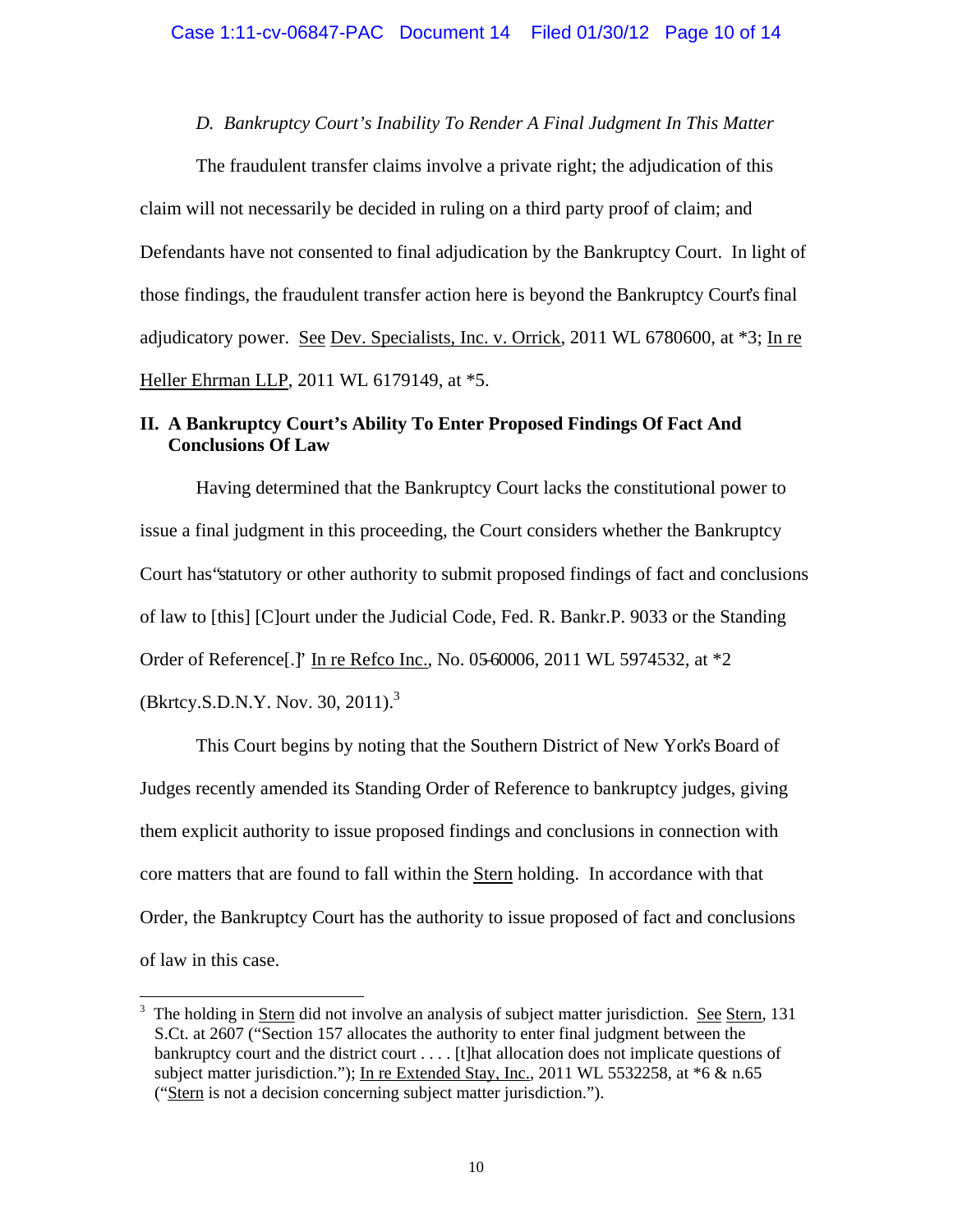#### Case 1:11-cv-06847-PAC Document 14 Filed 01/30/12 Page 11 of 14

Under 28 U.S.C. § 157(b)(1), bankruptcy judges "may hear and determine all cases under title 11 and all core proceedings arising under title 11 . . . and may enter appropriate orders and judgments, subject to [deferential] review. . . ." Under 28 U.S.C. § 157(c)(1), a Bankruptcy Court may hear and "submit proposed findings of fact and conclusions of law to the district court," subject to de novo review, in a non-core proceeding. These provisions suggest that "Congress wanted Bankruptcy Judges to finally adjudicate bankruptcy-related matters whenever Article III permitted them to do so, and to issue recommended findings subject to de novo review in the District Court whenever it did not." In re Coudert Bros. LLP, 2011 WL 5593147, at \*13.

"[U]nderstandably, the Judicial Code and Bankruptcy Rules do not specifically contemplate bankruptcy courts issuing proposed findings of fact and conclusions of law in core matters where the particular provision of 28 U.S.C. § 157(b)(2)  $\ddot{P}$  in this case 28 U.S.C. § 157(b)(2)(H), which designates fraudulent transfer claims as "core" $\frac{1}{2}$  found to violate Article III of the Constitution." In re Refco Inc., 2011 WL 5974532, at  $*9$ . Congress's failure to anticipate Stern, and provide bankruptcy courts with the explicit power to issue findings of fact and conclusions of law in core matters, however, is not dispositive. See id.; In re Heller Ehrman LLP, 2011 WL 6179149, at \*5-6.

"Since Congress delegated broader authority to bankruptcy courts in core matters than non-core matters,  $28 \text{ U.S.C.} \frac{8157(b)(1)}{c(1)}$ , and the delegation included the authority to hear and determine all cases and enter appropriate orders, 28 U.S.C. §  $157(b)(1)$ , there appears to be no reason why bankruptcy courts cannot continue to hear all pre-trial proceedings and enter as an appropriate order proposed findings of fact and conclusions of law in the manner authorized by Section 157 $(c)(1)$ ." In re Heller Ehrman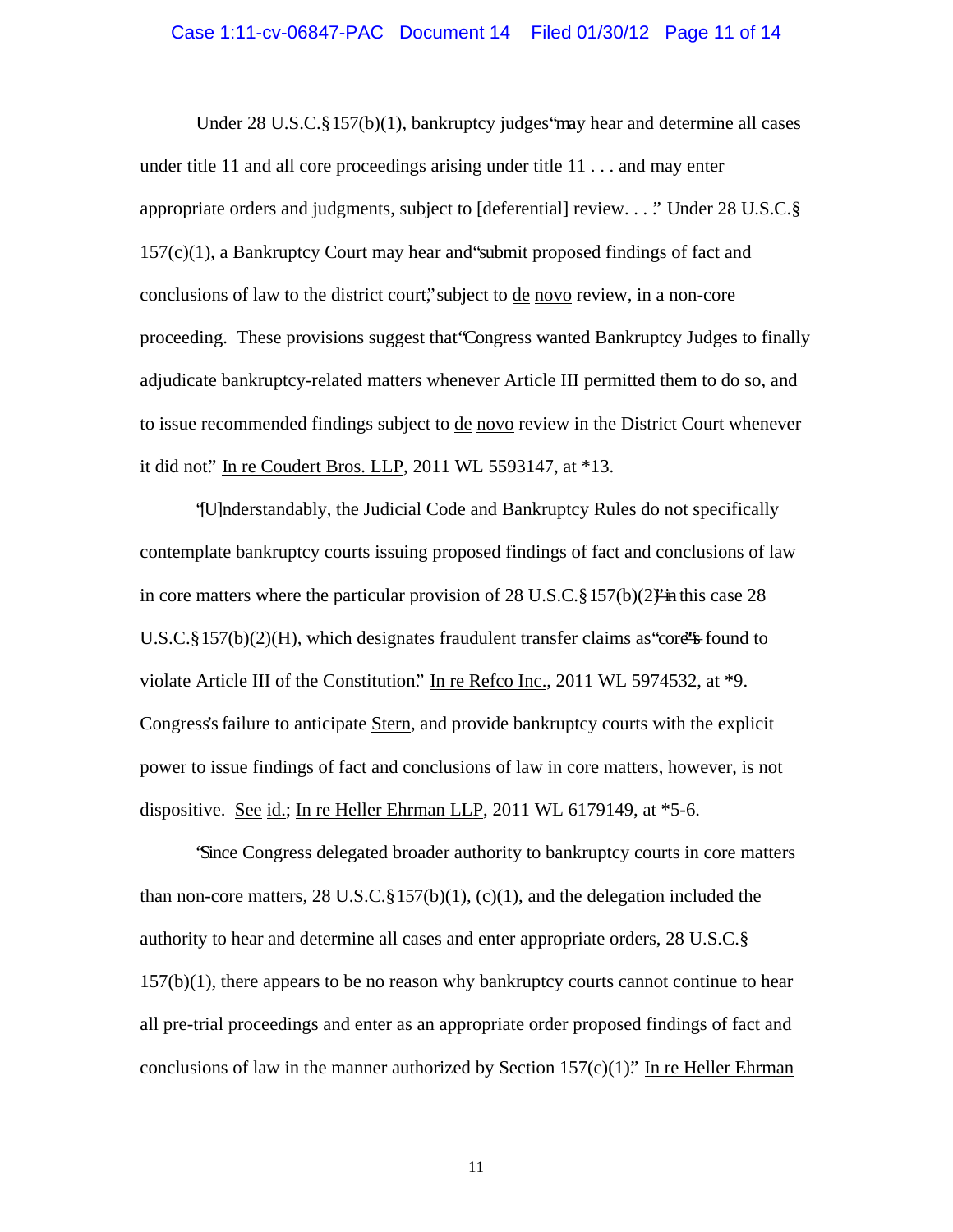LLP, 2011 WL 6179149, at \*6; <u>see also In re Refco Inc.</u>, 2011 WL 5974532, at \*10 ('it

would be absurd to conclude that the bankruptcy courts are deprived of jurisdiction over

matters designated by Congress as core when, for Article III reasons, Congress gave

jurisdiction to bankruptcy courts to issue proposed findings of fact and conclusions of

law in non-core matters.")

Allowing a bankruptcy judge to issue findings of facts and conclusions of law in

core matters is described favorably in Stern:

[T]he current bankruptcy system . . . requires the district court to review *de novo* and enter final judgment on any matters that are "related to" the bankruptcy proceedings, and permits the district court to withdraw from the bankruptcy court any referred case, proceeding or part thereof. [Respondent] has not argued that the bankruptcy courts are barred from hearing all counterclaims or proposing findings of fact and conclusions of law on these matters, but rather that it must be the district court that finally decides them. We do not think the removal of counterclaims such as [Petitioner's] from core bankruptcy jurisdiction meaningfully changes the division of labor in the current statute . . . .

131 U.S. S.Ct. 2620. Removing fraudulent transfer actions from bankruptcy court jurisdiction would meaningfully change the division of labor between bankruptcy and district courts. In re Heller Ehrman LLP, 2011 WL 6179149, at \*6; In re Coudert Bros. LLP, No. 11-2785 (CM), 2011 WL 5593147, at \*13 (S.D.N.Y. Sept. 23, 2011) ('treating the findings below as mere recommendations subject to de novo review here . . . preserves as far as possible the division of labor intended by the 1984 Act."); accord In re Extended Stay, Inc., 2011 WL 5532258, at \*5 ("In the event that the bankruptcy court does not have constitutional authority to enter a final judgment on certain claims, it may submit proposed findings of fact and conclusions of law to this Court. Withdrawing the reference simply due to the uncertainty caused by Stern is a drastic remedy that would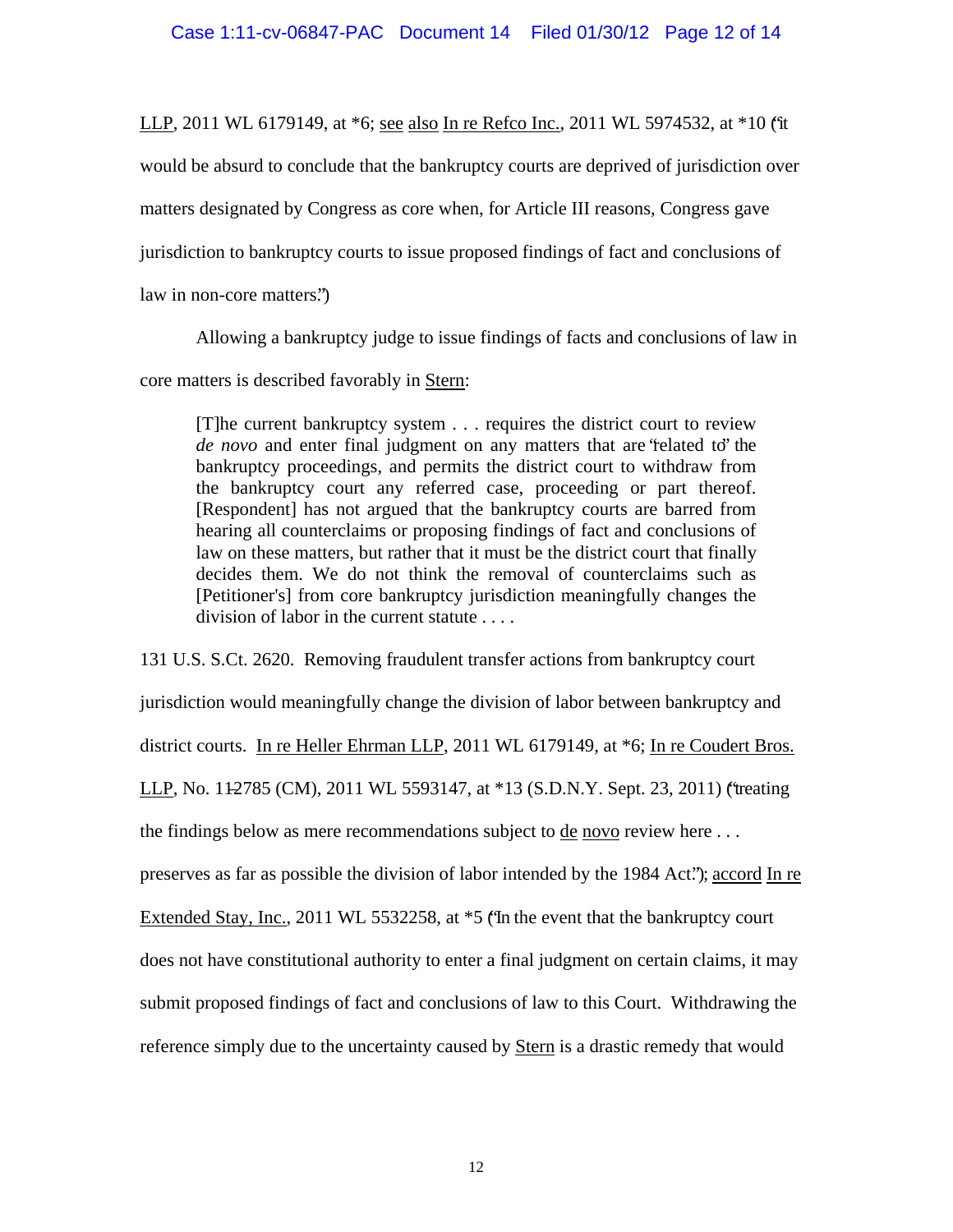#### Case 1:11-cv-06847-PAC Document 14 Filed 01/30/12 Page 13 of 14

hamper judicial efficiency on the basis of a narrow defect in the current statutory regime  $\ldots$  .").

Thus, "the logical conclusion" (and the most realistic one too) is that bankruptcy courts may issue proposed findings of facts and conclusions of law in such fraudulent transfer actions. In re Heller Ehrman LLP, 2011 WL 6179149, at \*6; In re Refco Inc., 2011 WL 5974532, at \*10; In re Coudert Bros. LLP, 2011 WL 5593147, at \*13.

## **III. Permissive Withdrawal Under The Orion Factors**

The final issue is whether to grant Defendants' motion to withdraw reference to Bankruptcy Court or to keep the reference and have the Bankruptcy Court issue proposed findings of fact and conclusions of law in this case. The Court therefore returns to the Orion factors: "whether the claim or proceeding is core or non-core, whether it is legal or equitable, and considerations of efficiency, prevention of forum shopping, and uniformity in the administration of bankruptcy law." In re Orion Pictures Corp., 4 F.3d 1095, 1101 (2d Cir.1993). The Court has considered all of the Orion factors and finds that they weigh against granting Defendants' motion to withdraw reference to Bankruptcy Court.

The Bankruptcy Court has a wealth of knowledge and experience with fraudulent transfer claims, and with this case in particular, having overseen the Adelphia bankruptcy for ten years and this action for seven years. Considerations of efficiency thus strongly weigh in favor of keeping the referral to Bankruptcy Court. See California v. Enron Corp., 05 Civ. 4079 (GBD), 2005 U.S. Dist. LEXIS 9548, at \*10 (S.D.N.Y. May 17, 2005) ("judicial efficiency as well as the uniform administration of the bankruptcy court proceedings weigh in favor of not withdrawing the reference . . . . [because] [t]he Bankruptcy Court has presided over the Enron bankruptcy cases for over three years. . . .